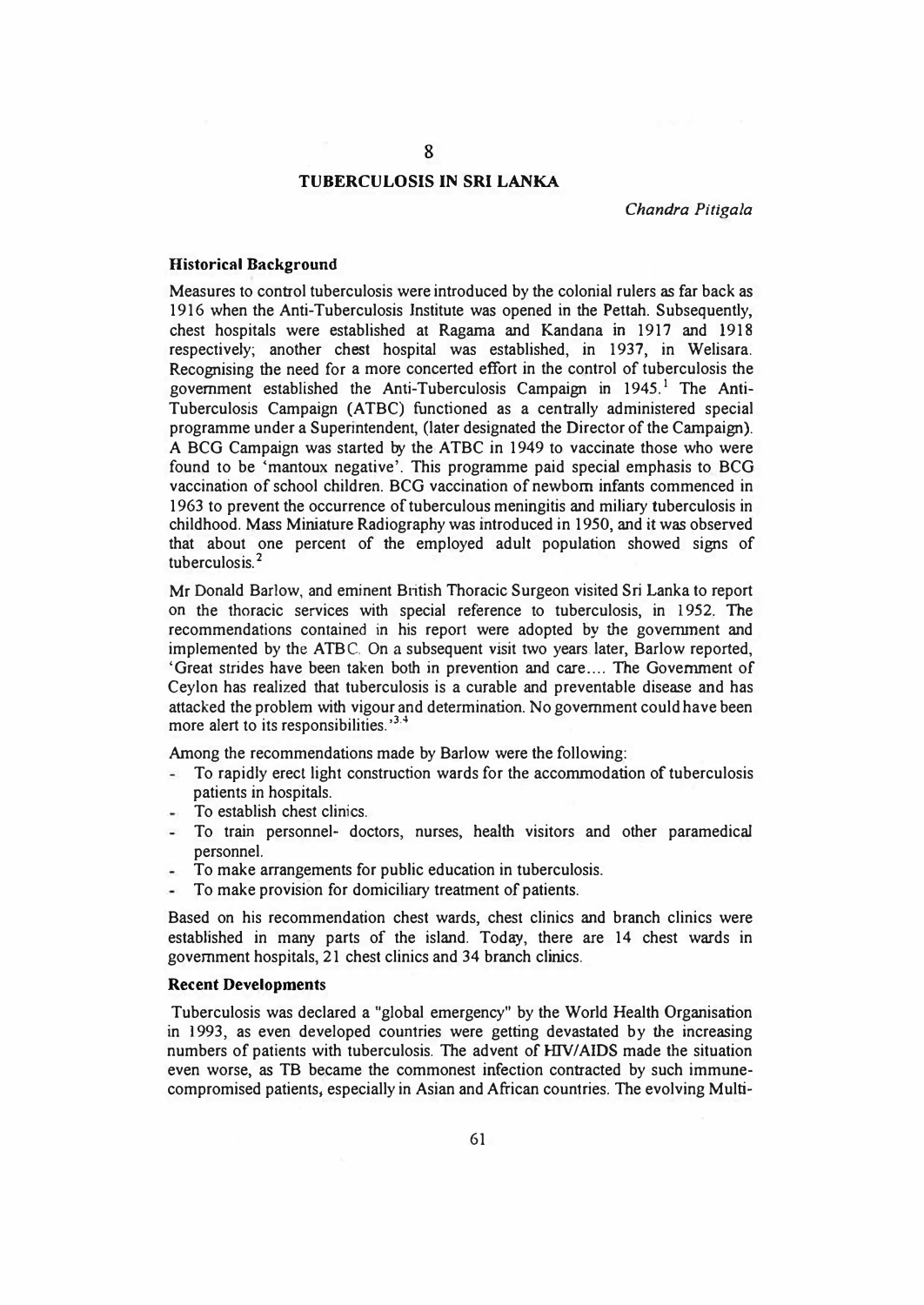Drug Resistant (MOR) strains have made this disease a fatal one due to the nonavailability of an effective regimen of drugs (and the prohibitive costs of those available) for such patients. The WHO has now recommended "DOTS" (Directly Observed Treatment, Short course) as the ideal treatment for TB patients. This means that a doctor, nurse or trained health worker observes the patient swallowing the daily dose of medicine to ensure compliance.

#### **Achievements**

Over the years Sri Lanka has managed to reduce the morbidity and mortality from tuberculosis considerably. This was achieved by making free diagnosis and treatment available throughout the country with initial indoor treatment at a local hospital close to the patient's home. Financial assistance, a small monthly allowance given by the Social Services Department to needy patients who were certified by the district TB control officer to ensure regular visits for treatment, and six months of paid medical leave given to those employed, acted as incentives to achieve completion of treatment and cure. In addition, a successful BCG vaccination programme has brought about reduction of childhood TB.

Regular training (local and foreign) and refresher courses for staff -District Tuberculosis Control Officers (DTCO), public health inspectors and medical laboratory technologists- have kept them updated with current information on the subject and enabled them to provide a better service to patients. While diagnosis is made with x-rays, sputum smear and culture, the treatment has been changed from a drug regimen lasting 2 years,  $1\frac{1}{2}$  years, 1 year to 6 months in 1988, using the currently accepted short course (2RHEZ/4RH), even before it was globally accepted. More importantly DOTS has been practiced in Sri Lanka during the initial intensive phase (two months) of treatment from many years ago, by admitting the patients to a TB ward.

# **Constraints**

The TB control programme has many set backs:

- o Drug collection for the peripheral chest clinics, done at present by the divisional drug stores, has been erratic at times, making DOTS ineffective.
- o Many TB wards have been closed down or handed over to general physicians, by the provincial authorities making this specialised programme ineffective.
- o Trained and qualified DTCOs are being replaced by new medical officers, causing a breakdown in the chest clinic services.
- o Central supervision is inadequate due to lack of staff at the centre.
- o Inadequate supervision of DOTS due to lack of transport for the DTCO.
- o Shortage of important staff such as microscopists and public health inspectors, disrupts diagnosis and follow up of defaulters.
- o Inadequate assessment of already functioning DOTS programmes, delays remedial action and improvement of the quality of new ones.

#### **The Present Scenario**

Morbidity and mortality from tuberculosis has shown a steady decline over the yearsfrom 88 per 100,000 in 1962 to 30 per 100,000 in 1999. At present about 6,000 to 6,500 cases are notified every year. However, there are no statistics from the private sector although notification is a legal requirement. The estimated incidence of all TB